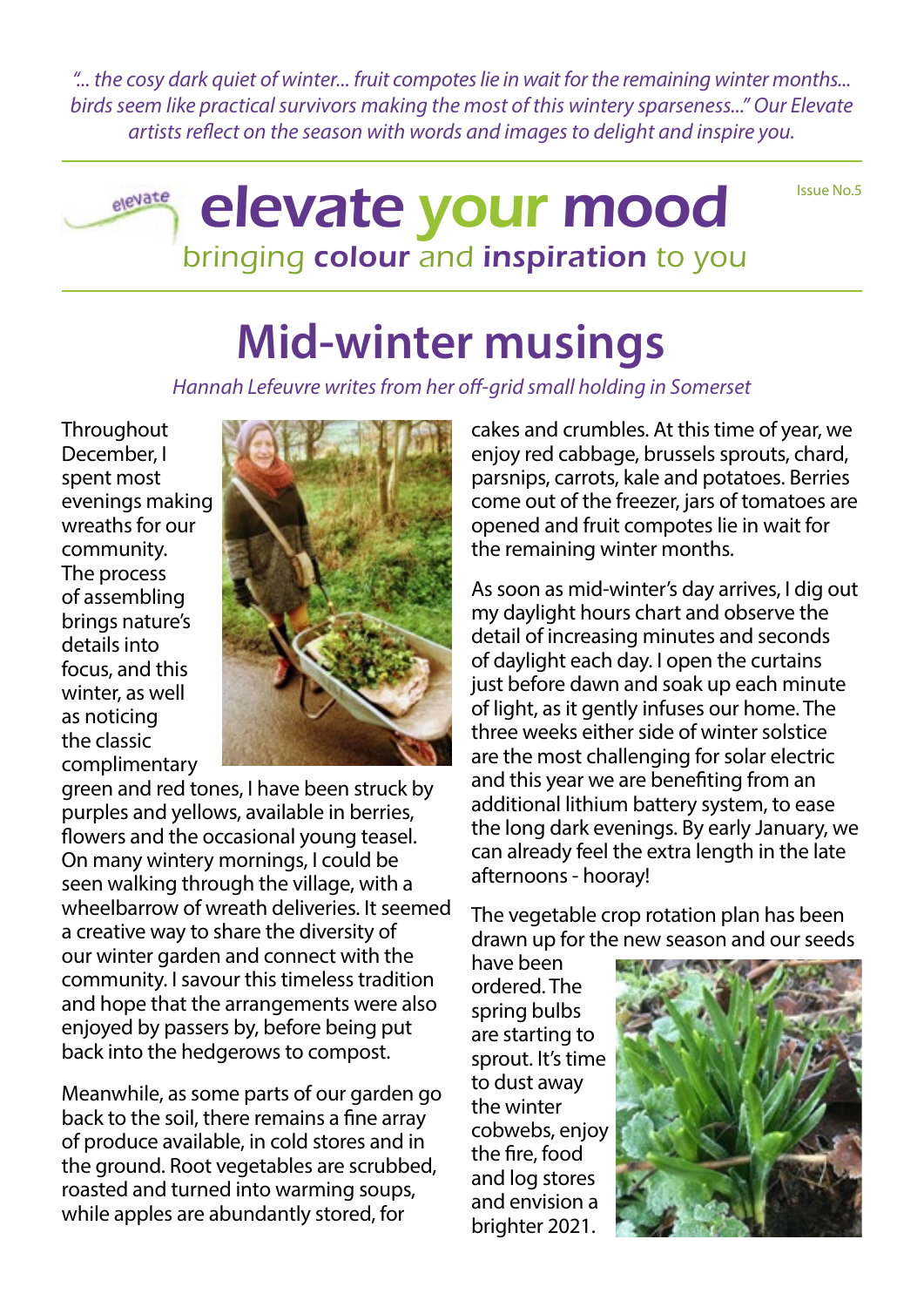

# **A Winter Walk by the Sea** Election Constant Associate the Music Changes and Wildlife from We and Wildlife from We

Birdlife along the West Somerset shoreline fascinates me. The huge tidal range in the Severn estuary helps make the mudflats and sandflats which, in turn, create outstanding wildlife habitats for shoreline

birds. Estuary mud, reflecting stunning silver light, contains enough worms and shellfish to attract and feed these longdistance visitors.

So what makes shoreline birds so interesting for me? Well, a bit like me on my winter walk

perhaps, these birds seem like practical survivors making the most of this wintery sparseness. They also occupy the spaces where my eye is drawn towards… the tideline and open sea. The beachcomber

in me is a bit like a shorebird foraging… connecting to some instinctive habit of noticing and responding to patterns.

Spotting these shorebirds feels special – often they are camouflaged by the silvery silt, rocky shelves and sparkling light and can easily remain magical, unseen company. Apart from the variety of shorebird characters, my thoughts turn to migration and the huge distances some of them travel to be our summer and winter guests.

The West Somerset shoreline winter guests this year include:



 - The tall, prehistoric-looking grey heron (probably resident all year in the region) who stands silent and statue-like on the edge of tidal pools, patiently contemplating its next meal. The grey heron in flight (often accompanied by its loud, harsh "frarnk" call)

with slow-flapping wings and long legs stretched out behind makes a sight not to be missed.

- My favourite is the scarce Kentish plover. This tiny shorebird, which weighs only around 40 grams (about 1½ ounces or a heaped tablespoon of flour!), has a subtle black-grey darted neck ring and eye stripes and black forehead, gorgeous sandybrown mantle, back and wings and all this contrasted with a snow-white underbody. This robust looking shorebird forages on the shoreline with subtly beautiful and engaging movements: – looking ahead, followed by short runs, stopping, turning, walking, then looking again – like a graceful dance.

- Dunlins are small sandpiper type waders which breed in upland areas and spend their winters foraging along estuary shorelines. Dunlins seem quite gregarious and can flock in large numbers on mudflats. Their call is a typical sandpiper "peep", and their display song is a harsh longish trill. Their foraging style includes sticking their bill into the mud and water right up to their face – quite thorough and enthusiastic foragers! and rain to maximise foraging potential and it uses its large sensitive eyes for night time foraging too. Breeding pairs build their nest in frugal hollows scraped in open ground on the stony edges of beaches, often near brackish water pools. Beach nesting makes Kentish plovers vulnerable to disturbance from beach users and is why recent sightings are so encouraging. The Kentish plover has a wonderful delicate, soft call, heard as "too-eet". – Lovely!

Studies show the Kentish plover to be versatile, using weather cues of light, wind

*...winter warmth and wildlife from West Somerset's shoreline* 

**Would you like to contribute to a future edition? See back page for details.** 

*Let the shoreline keep us as children* where we breathe shapes into the foam and soak our laughing hemlines in the salt giddy at the horizon that childhood has folded down collecting pebbles – gifts, each one with a name.



*Sunlight, bright on the water* becomes the scales on a giant fish. splits silver light into white light, into transparency.



Where the earth meets the sky, the sand is a million silvers and the air is gold and the tide smooths our memories with its hands, whispers *there now, it will be alright.*

> I would like to have things to draw on my strengths – Coping mechanisms for the future, when I'm faced with challenges: To use my inner strength; To be reminded that  $\overline{I}$  can do it – That I am not diminished.

Image: Shantanu Kuveskar<sup>\*</sup>

*This poem was written by LK as part of our Talking Journey's project*

### **I Would Like**

\*Kentish Plover '*Charadrius alexandrinus*' at Akshi Beach, Maharashtra, India. Photograph by Shantanu Kuveskar. File licensed: [https://creativecommons.org/licenses/by-sa/4.0/](https://creativecommons.org/licenses/by-sa/4.0/deed.en) [deed.en](https://creativecommons.org/licenses/by-sa/4.0/deed.en)